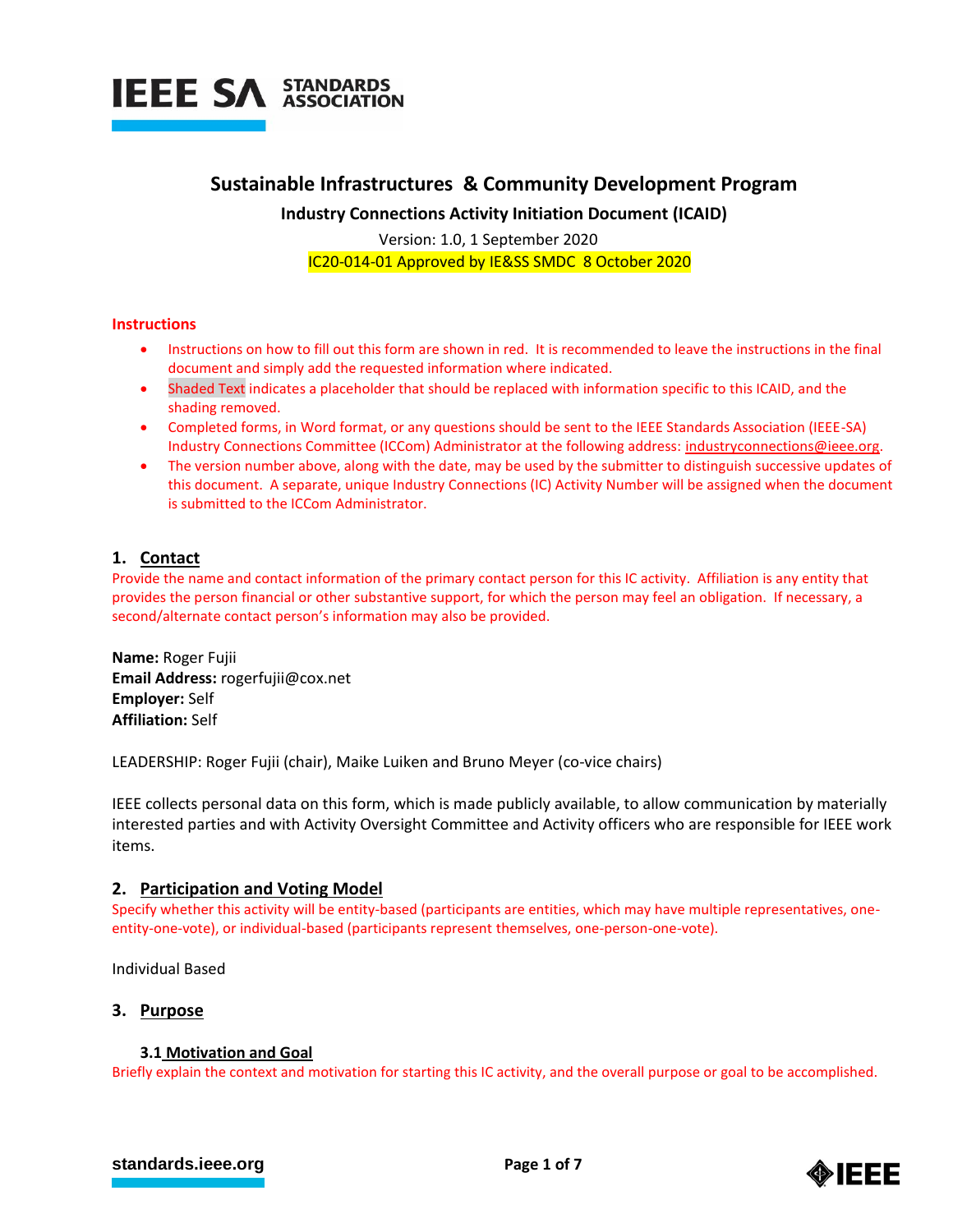# **IEEE SA STANDARDS**

The drive towards a more sustainable infrastructure and electrotechnical industry continues to accelerate globally. Infrastructure in the context of this ICAID includes energy, communications, transportation and other key industry verticals. The electrotechnical aspects of this initiative include the design, manufacture and disposal aspects of the proliferation of electrical products in support of the forementioned verticals, as well as consumer focused products. IEEE has numerous activities and volunteers addressing various aspects in support of sustainability transformation, however there is no dedicated IEEE community, and does not have the public visibility, nor a holistic program that provides thought leadership and highlights critical contributions to addressing these issues, despite the underlying expertise of our membership.

This Industry Connections program is intended to support the creation of a broad global and active community. It should also provide a formalized focal point for program activities, information and available expertise across the wide range of IEEE initiatives and standards associated with sustainable infrastructure and design, power sector transformation, and energy efficiency. In the mid or long run, it is envisioned that an IEEE council, community or other construct will be most organizationally advantageous, thus this activity is intended to serve as an incubator to develop the community, initiate a public presence, and develop roadmaps and action plans to deliver the IEEE-wide technical expertise in support of these transformative goals.

## **3.2 Related Work**

Provide a brief comparison of this activity to existing, related efforts or standards of which you are aware (industry associations, consortia, standardization activities, etc.).

**IEEE Sustainable Development Task Force (SDTF)** – this IC activity has been inspired by discussions within the IEEE SDTF on broader IEEE engagement in sustainability activities (education, global development, etc.). As a sub-topic of the larger sustainability vision, the IC activity will coordinate and participate with the SDTF (and this activity may take on operational aspects of SDTF concepts as needed).

**Global Power Systems Tranformation Consortium** – IEEE (primarily PES and SA) are engaged as a member of this global consortium that is engaged with acceleration of renewables, particularly in developing nations, and in collaboration with power system operators globally.

**IEEE SustainableICT Initiative** - Launched in early 2015 through the support of the IEEE Future Directions' new initiatives committee, the Sustainable ICT initiative's mission statement has been defined as to *build a holistic approach to sustainability through ICT by incorporating green metrics throughout IEEE technical domains*. The Intitiative has submitted 9 PARs.

## **3.3 Previously Published Material**

Provide a list of any known previously published material intended for inclusion in the proposed deliverables of this activity.

There are numerous IEEE published papers, standards, presentations, etc. that are relevant to sustainable infrastructure, power sector transformation and related topics. These will be considered with some level of curation to support this activities deliverables and the establishment of IEEE leadership and public visibility.

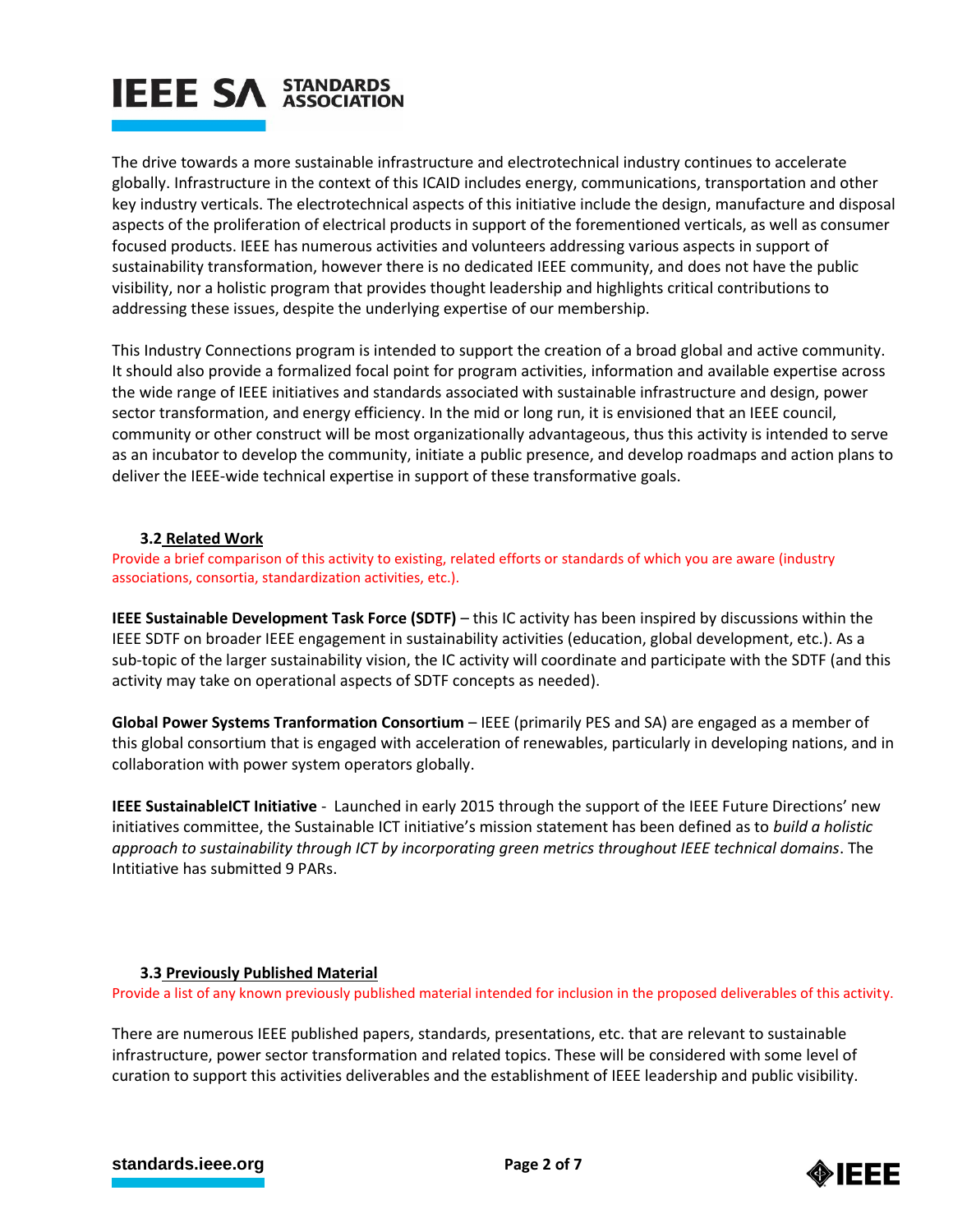# **IEEE SA STANDARDS**

## **3.4 Potential Markets Served**

Indicate the main beneficiaries of this work, and what the potential impact might be.

- Power sector system operators and their suppliers
- National/regional government ministries and policy makers
- Energy sector regulators
- Electronic design and manufacturing stakeholders

## **3.5 How will the activity benefit the IEEE?**

This program provides IEEE the opportunity to be recognized as a global thought leader in sustainability, and enhances the value and visibility of the technical work and contributions of the numerous IEEE member experts working in these fields. Through the open community building it will attract new members, in particular from younger generations. In parallel, it is envisioned that bringing these activities together in this comprehensive and cohesive program, new opportunities will be identified for conferences, publications and standards that provide targeted technical information addressing identified "glocal" needs.

## **4. Estimated Timeframe**

Indicate approximately how long you expect this activity to operate to achieve its proposed results (e.g., time to completion of all deliverables).

**Expected Completion Date:** 09/2022; this activity will be ongoing at IEEE, hence an ideal goal will be to "graduate" the activity to a broader formal construct within the larger IEEE. If more time is necessary to make that transition, a renewal of this activity as a program of Industry Connections will serve as an alternate path.

IC activities are chartered for two years at a time. Activities are eligible for extension upon request and review by ICCom and the IEEE-SA Standards Board. Should an extension be required, please notify the ICCom Administrator prior to the twoyear mark.

## **5. Proposed Deliverables**

Outline the anticipated deliverables and output from this IC activity, such as documents (e.g., white papers, reports), proposals for standards, conferences and workshops, databases, computer code, etc., and indicate the expected timeframe for each.

- Definition of the scope of the initiative and organization of the program with sub-tending focus (workstream) areas, and assignment of working group volunteer leads – sustainable infrastructure and energy is a very broad topic so determination of in-scope and out of scope needs to be defined via consensus upfront to avoid scope creep and dilution of progress. New areas can be discussed and entered over time. (Target completion December 2020) Candidate focus areas may include:
	- o Large scale renewable integration
		- Building on IEEE participation in the Global Power Systems Transformation Consortium, IEEE focused initiatives will build upon and complement GPSTC goals and deliverables
	- o Circular economy and sustainable electronics design

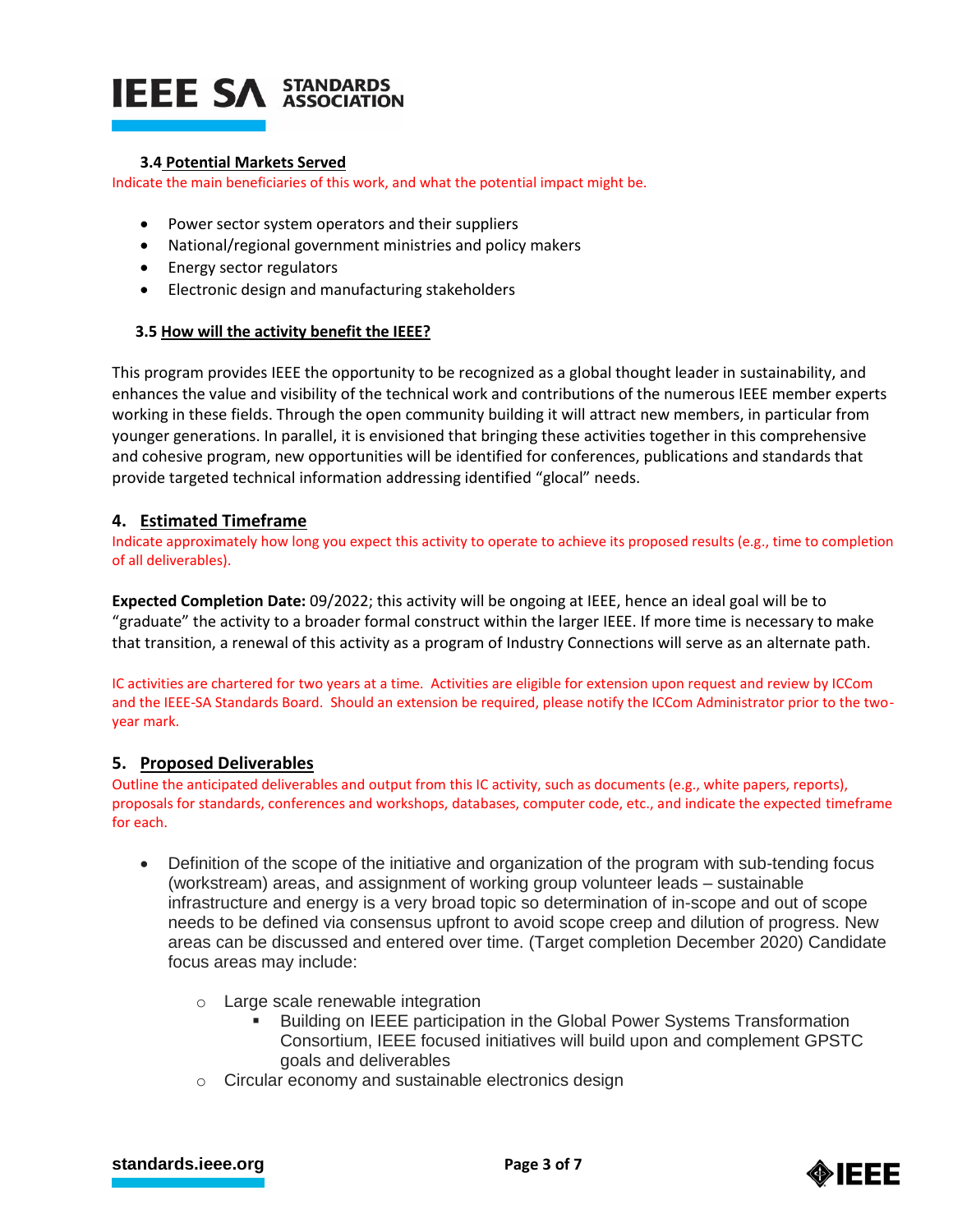## **IEEE SA STANDARDS**

- The IEEE SA E-waste Opportunity Assessment identified the lack of reusable packaging standards as one of the obstacles to improving the environmental footprint of electronics packaging, while at the same time highlighting the benefits of 3D printing for the manufacture of electronics components to reduce waste, packaging, and the cost of disassembly. The IEEE Electronics Packaging Society will be invited to participate in the drafting and submission of one or more PARs focused on e-waste mitigation based on circular economy practices, including packaging standards and 3D printing to electronics standards.
- o Transportation electrification (EV powering approaches)
	- Accelerating the growth of electrification across numerous industry sectors is seen as a key transformative aspect for sustainable infrastructure. Transportation is a major component, hence alignment with IEEE TEC initiatives will be a focus
- o CO2 capture/sequestration
	- The transition from traditional to renewable energy requires time, thus enhance environmental efficiency during the transition is an opportunity in an area where IEEE has not been as visibly active relative to other related technologies
- o Energy storage
	- **Energy storage is key to managing variable energy resources; while renewable** energy generation is often a more publicly visible aspect of transformation, a focus on storage is equally important
- o Energy policy issues
	- IEEE has increasingly engaged with global governmental and policy bodies to inform and educate on the technology challenges and opportunities for sustainable issues; deliverables will seek to continue this aspect of providing the objective knowledge to support stakeholder decision making
- Curation of existing IEEE content aligning with the defined scope for inclusion in the establishment of the initial web presence – this action will serve as a starting point and help determine areas of gap and need, as well as evolving to an ongoing continuous improvement effort to maintain and update content (Target completion December 2020)
- Development of an initial IEEE sustainable energy thought leadership oriented report that may be used as a centerpiece for an IEEE marketing campaign to formally "launch" and promote the initiative and build awareness of IEEE expertise and available content
	- $\circ$  Recruitment and participation by a global base of volunteers, including non-traditional members (i.e. those that are not current IEEE members, but who are candidates as members based on their expertise in these areas)
- Each sub-tending focus area will recruit additional volunteers and establish their respective action plans by March 2021
- Initial proposal of opportunities and needs for new work (conferences, workshops, publications, standards, educational offerings) – completed for each focus area by June 2021

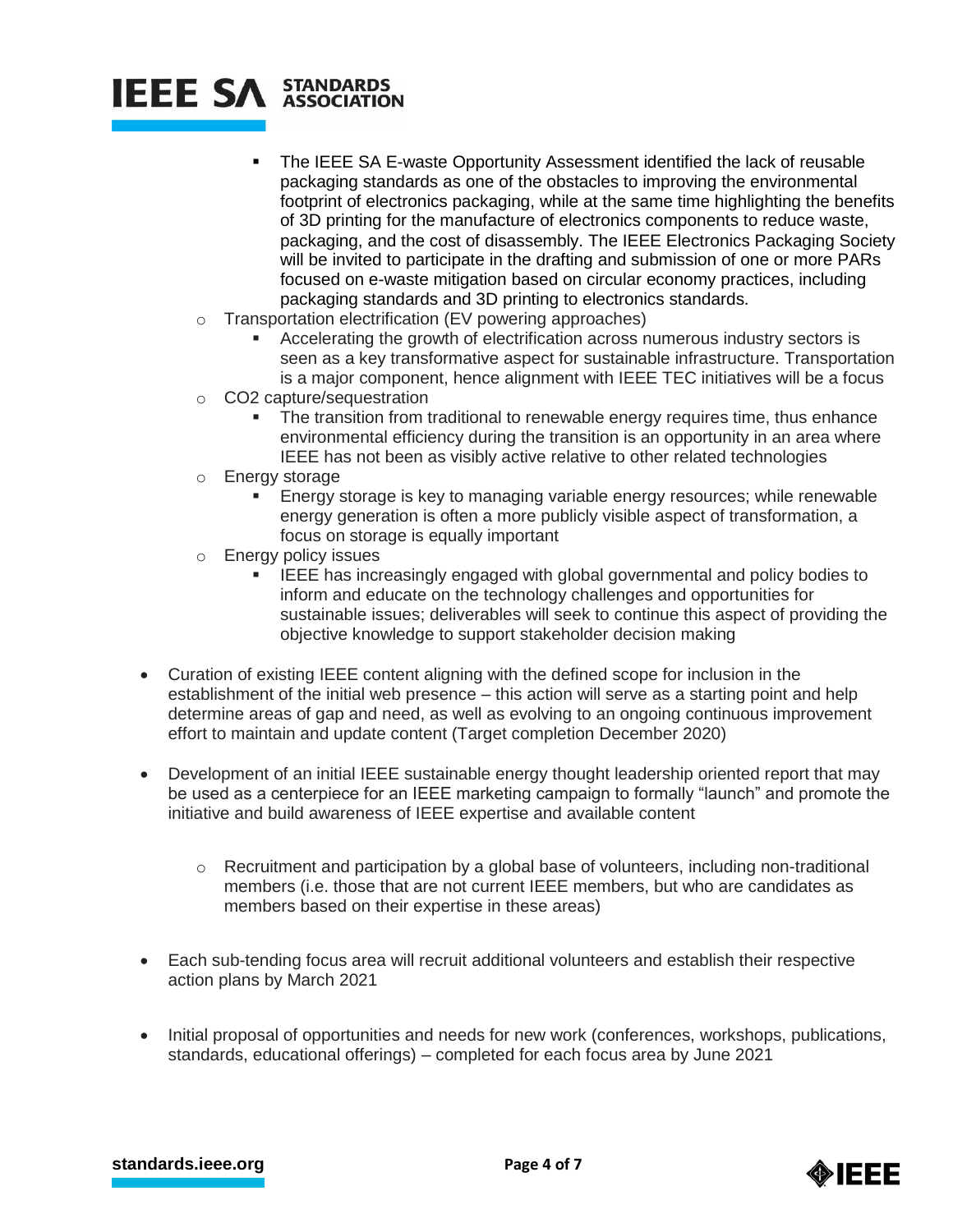

- $\bullet$  2<sup>nd</sup> Half 2021 under the leadership of the executive committee of the overall program, focus groups will develop their deliverables, with coordination across focus groups by the executive committee to provide a holistic external facing representation of IEEE work on these topics
- 2H2021/1H2022 a transition plan will be developed to establish a longer term positioning of this initiative in the larger IEEE

## **5.1 Open Source Software Development**

*Indicate whether this IC Activity will develop or incorporate open source software in the deliverables. All contributions of open source software for use in Industry Connections activities shall be accompanied by an approved IEEE Contributor License Agreement (CLA) appropriate for the open source license under which the Work Product will be made available. CLAs, once accepted, are irrevocable.*

Will the activity develop or incorporate open source software (either normatively or informatively) in the deliverables?:

No, not envisioned at this time

## **6. Funding Requirements**

Outline any contracted services or other expenses that are currently anticipated, beyond the basic support services provided to all IC activities. Indicate how those funds are expected to be obtained (e.g., through participant fees, sponsorships, government or other grants, etc.). Activities needing substantial funding may require additional reviews and approvals beyond ICCom.

## Specify funding requirements and sources, if any.

IEEE SA will provide the basic services provided for all Industry Connections programs. As the scope and visibility of this program is substantial and IEEE wide, SA will seek to assign additional staff to support the executive committee in the execution of this ambitious program. TA/MGA staff support will also be explored to supplement SA support and provide a cross-IEEE foundational structure in support of collective goals.

Funding of any direct costs associated with the deliverables will be explored with each participating IEEE OU to determine availability in support of specific project based needs.

Additionally, support from IEEE SA marketing/digital teams will be requested to establish a web presence for the public facing aspects of the activity.

## **7. Management and Procedures**

#### **7.1 Activity Oversight Committee**

Indicate whether an IEEE committee of some form (e.g., a Standards committee) has agreed to oversee this activity and its procedures.

**Has an IEEE committee agreed to oversee this activity?:** No

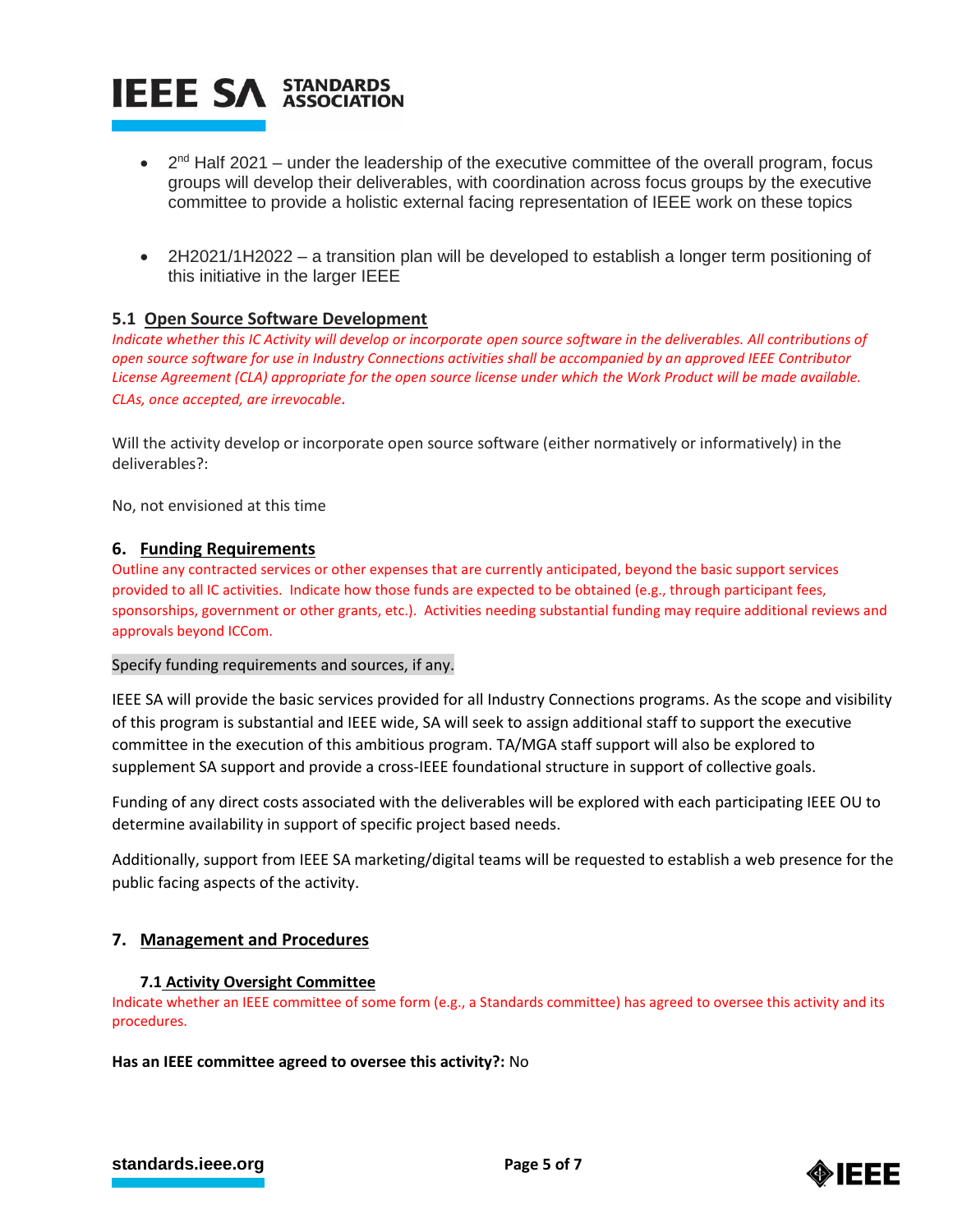

This activity will closely align with the IEEE Sustainable Development Task Force, with many common members, and a focus on actionable tasks and deliverables inspired by SDTF recommendations. It is also conceivable to transition SDTF leadership and membership to this IC, depending on the longer term plan for the SDTF (i.e., an alternative venue to pursue topics of interest should the SDTF be sunsetted at some point).

If yes, indicate the IEEE committee's name and its chair's contact information.

**IEEE Committee Name:** Committee Name **Chair's Name:** Full Name **Chair's Email Address:** who@where

Additional IEEE committee information, if any. Please indicate if you are including a letter of support from the IEEE Committee that will oversee this activity.

IEEE collects personal data on this form, which is made publicly available, to allow communication by materially interested parties and with Activity Oversight Committee and Activity officers who are responsible for IEEE work items.

## **7.2 Activity Management**

If no Activity Oversight Committee has been identified in 7.1 above, indicate how this activity will manage itself on a day-today basis (e.g., executive committee, officers, etc).

Activity management will be provided by an executive committee, not to exceed 12-15 members. This will include a chair, vice-chair(s), focus group chairs and at-large committee members. Each focus group will have a chair.

## **7.3 Procedures**

Indicate what documented procedures will be used to guide the operations of this activity; either (a) modified baseline *Industry Connections Activity Policies and Procedures,* (b) Standards Committee policies and procedures accepted by the IEEE-SA Standards

Board, or (c) Working Group policies and procedures accepted by the Working Group's Standards Committee. If option (a) is chosen, then ICCom review and approval of the P&P is required. If option (b) or (c) is chosen, then ICCom approval of the use of the P&P is required.

This activity will use the policies and procedures provided in the Industry Connections modified baseline document.

## **8. Participants**

## **8.1 Stakeholder Communities**

Indicate the stakeholder communities (the types of companies or other entities, or the different groups of individuals) that are expected to be interested in this IC activity, and will be invited to participate.

- Industry practioners in sustainable development and renewable energy topics
- Academic experts in sustainability technologies and issues
- Energy, Communications and Transporation system operators
- Government bodies involved with sustainability and infrastructure modernization

## **[standards.ieee.org](http://standards.ieee.org/) EXECUTE: Page 6 of 7**